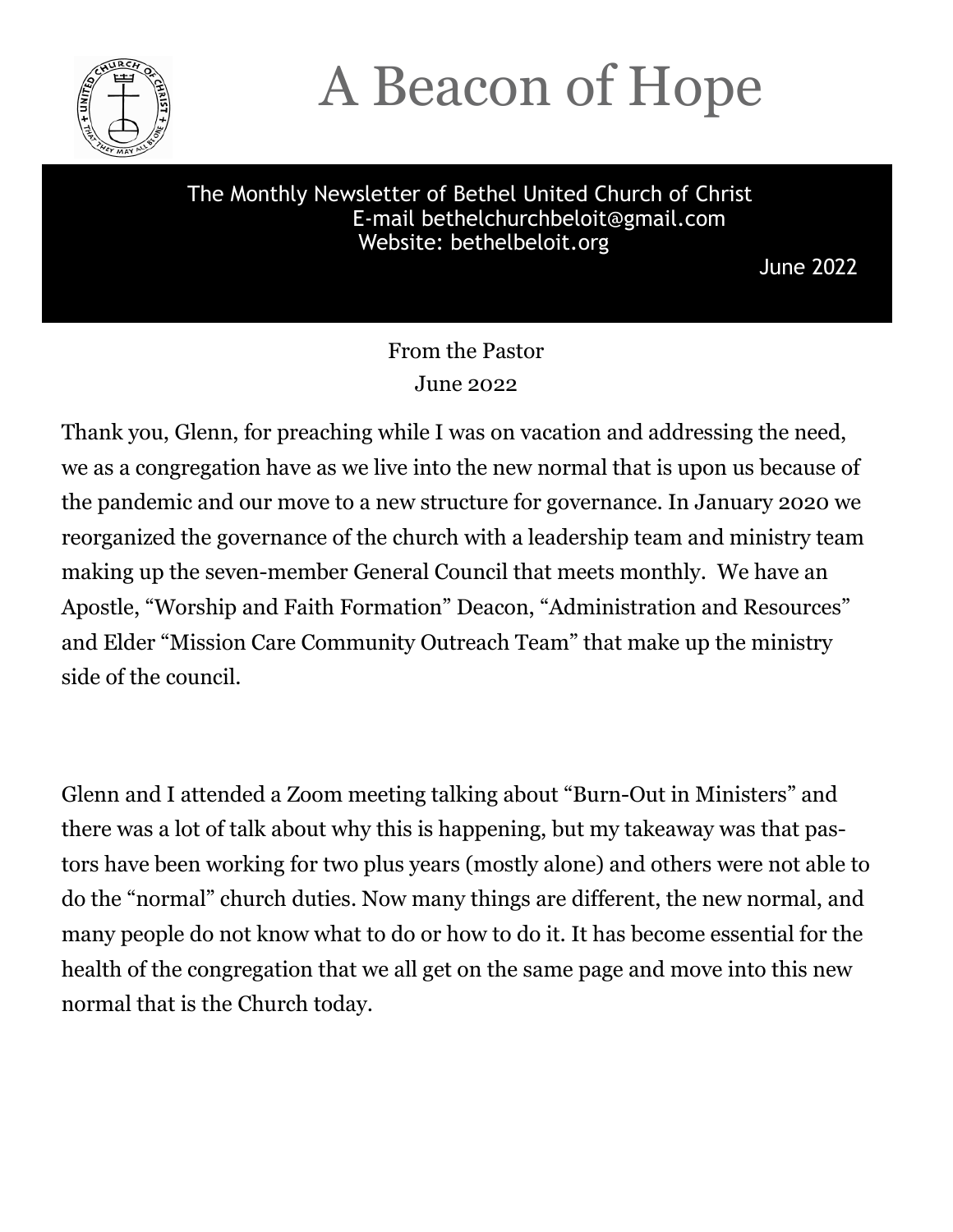It has become obvious to me that there is some confusion in the church about how matters are to be carried out and who is to be doing them. The church leadership is formed into teams, three ministry teams and the leadership team making up the seven-member General Council. The new structure has added the position of Apostle, to the familiar positions of Deacon and Elder.

The Ministry teams are assigned to one person, but each position represents many people working to get all the work done. I know when Jim Buttermore agreed to be the Deacon, he looked at the list and wondered how he could get all the work done. He cannot, nor is he expect to, there are many people who he should be able to call on to help. There have been many people who have served as Deacon over the years, and they are the people he can call on to help with various tasks.

The Elder has been, and should continue to be, a position that men and women are called to and ordained into for life; at least that is my understanding of polity in the UCC. Bethel has twenty current Elders; I understand there are those who cannot serve because of age and mobility issues but there are many that are still able to assist once or twice a year.

We are living into the New Normal, with New Families, and New Ways to Worship and Serve. We are moving forward as a congregation welcoming people and opportunities into the church. Let's work together to bring the Gospel Good News to all that call Bethel their Church.

Peace & Love

Allen R. Kahler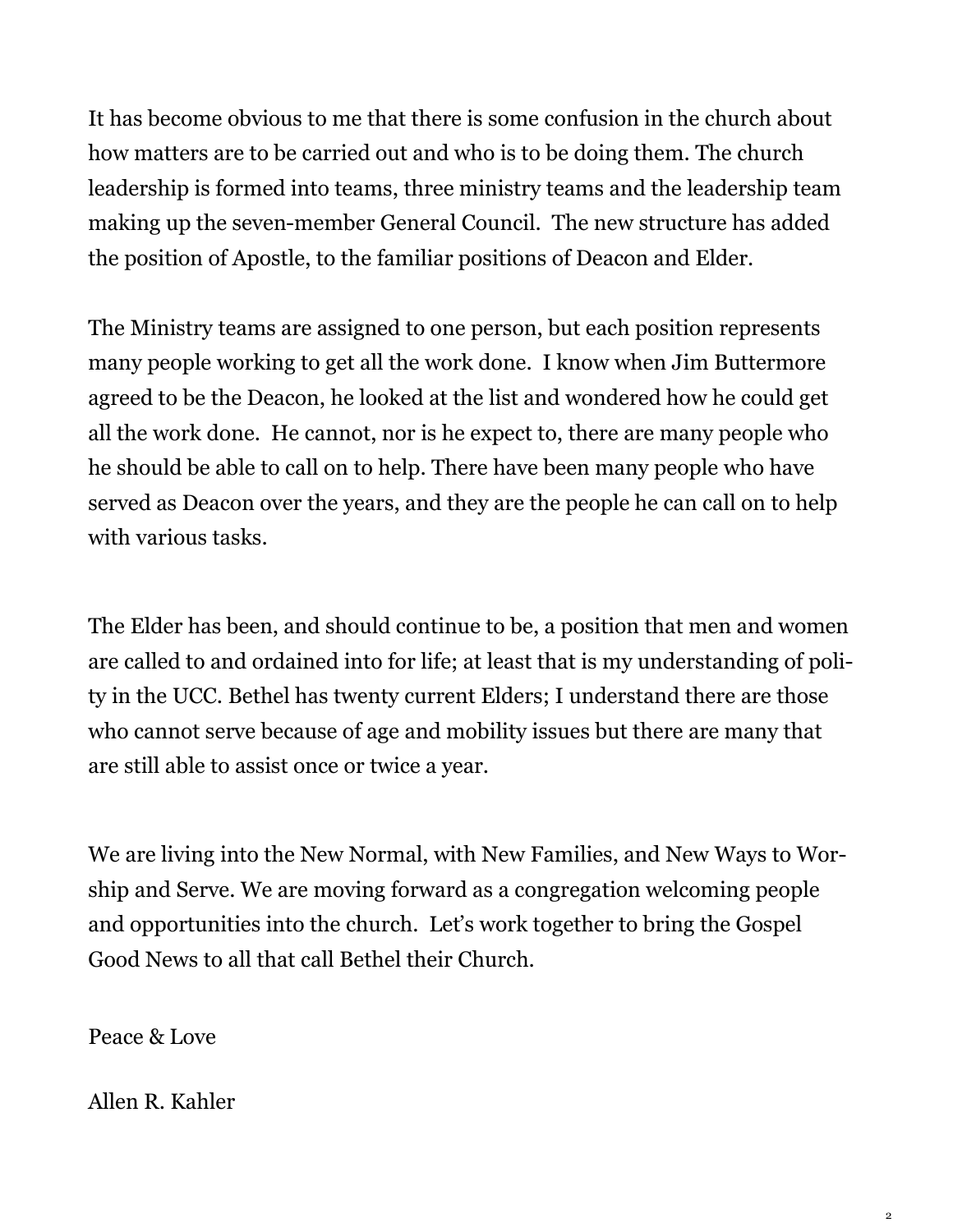## God's Quad Quartet



# **Come celebrate GOD & COUNTRY SUNDAY, JULY 3RD 10:00 A.M.**

### **Bethel United Church of Christ**

25701 Buck Road, Beloit, Ohio 44609 For more info call 330-525-7330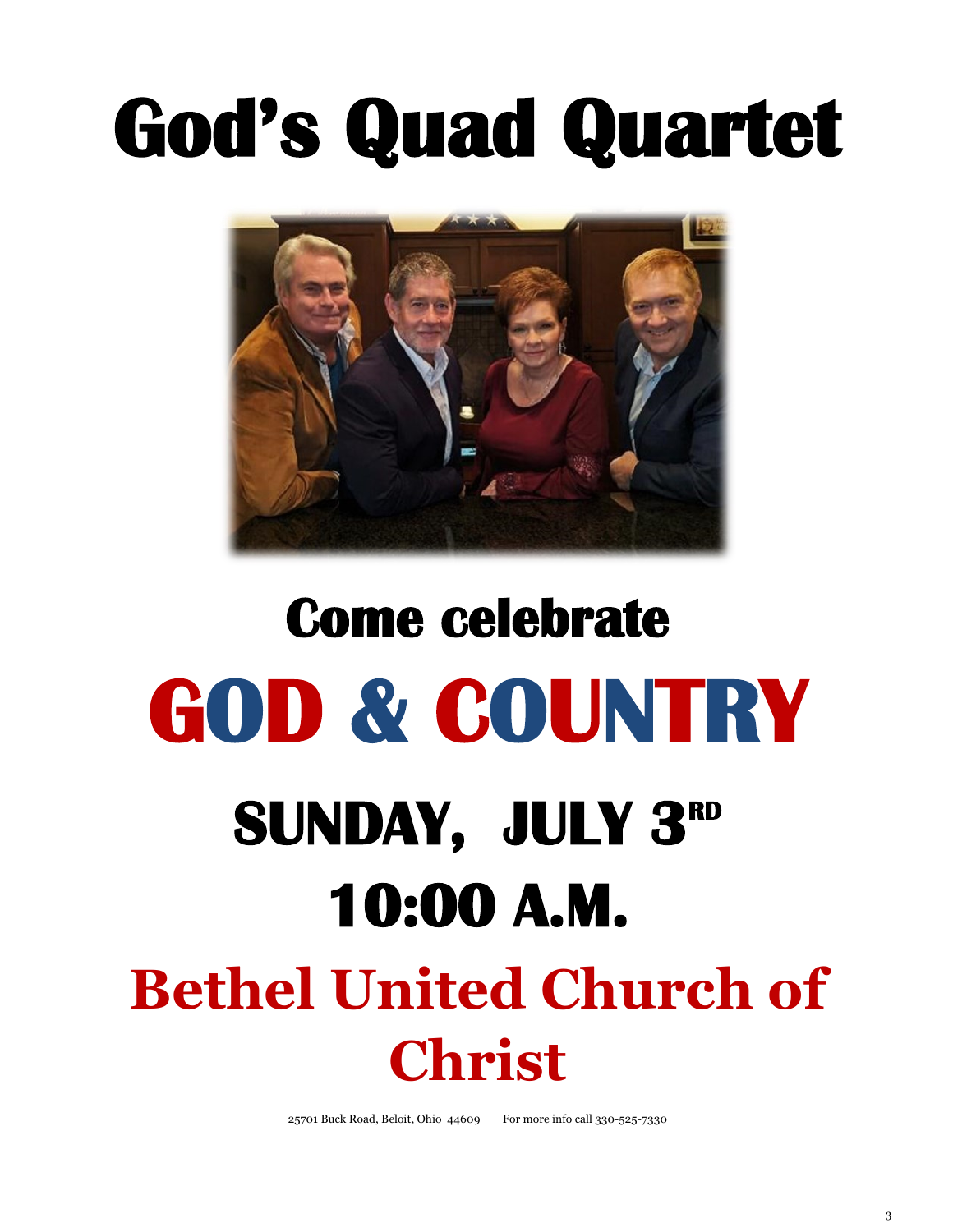## Bethel Summer Music

- **May 29 - Emilee Sanor**
- **June 5 - Luanne Sanor**
- **June 12 - Bethel Ladies Trio**
- **June 19 - CAMPP Kids**
- **June 26 - Phil Harlan**
- **July 3 - The God's Quad GOD & COUNTRY!!**
- **July 10 - CAMPP Kids**
- **July 17 - Dave Scott**

**Here is a "sneak preview" of what we have coming this summer.** 

**Lot's more to follow so don't miss next month's Beacon for the rest of our FUN schedule!!**

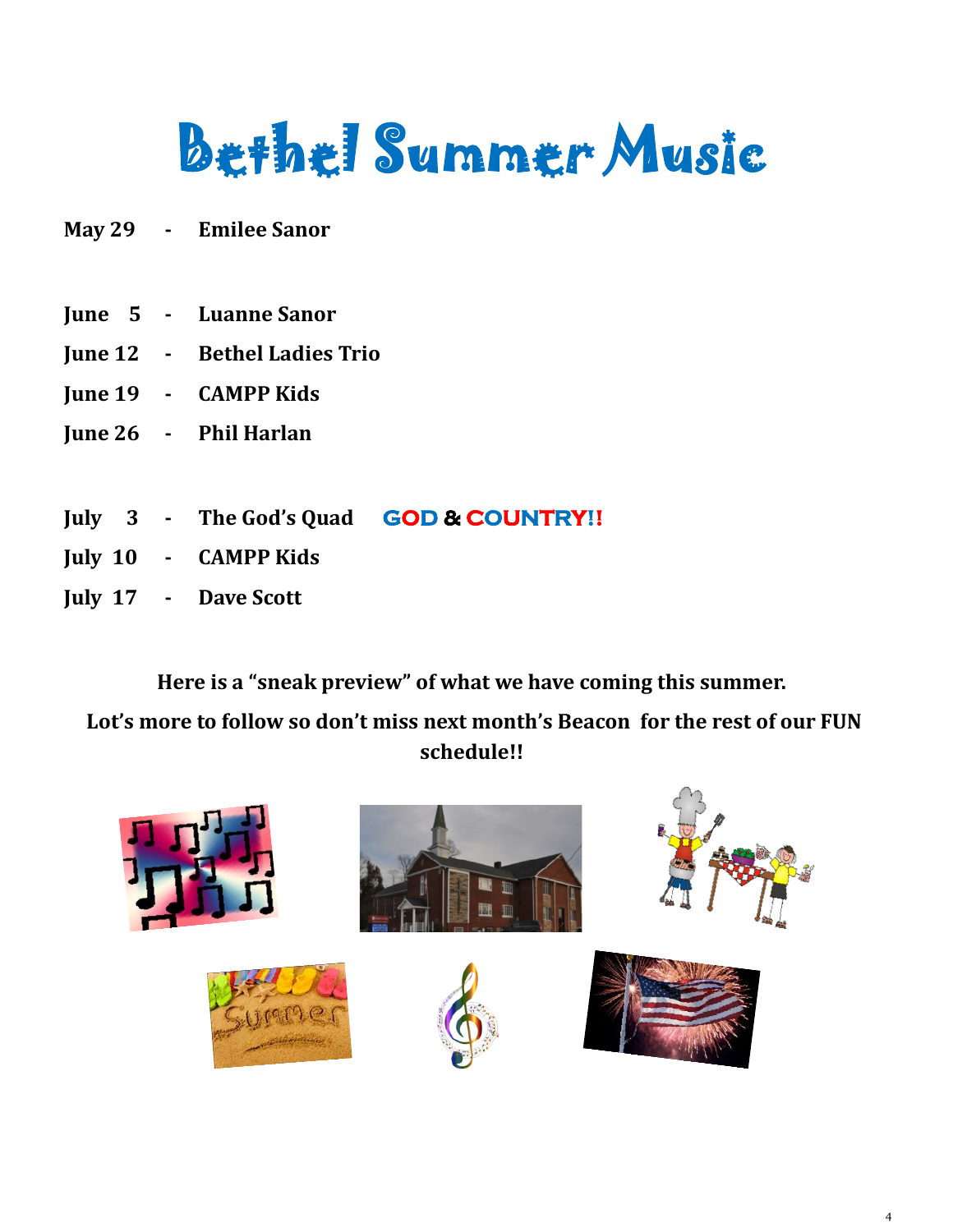### **COUNCIL CORNER FOR MAY 2022**

**Apostle:** Glenn reports that the spaghetti dinner for CAMPP will be postponed until fall. Also Mother's boxes of candy hand out was well received. Glenn also presented a sample of bottled water with our church information on it with the idea of handing these out up at the soccer field to the kids there.

**Deacon:** The financial report was presented to and approved by the council. Jim also reported that we are purchasing a new computer from Inspiration Hills Camp to replace an older one in the sound room. Council approved a \$100 donation to "Our Daily Bread", for what they sent to us.

**Elder: Allen D.** reports that for the month of March the Food Pantry served 44 families for a total of 111 people. Allen D. will be attending the next Knox Twp. Meeting to talk to them about getting the culverts cleaned out on Buck Rd.

**Church business:** Council is calling a special congregational meeting on Sunday June 12, 2022. Items to be discussed are:

\*Approval of the cost of remodeling in the church sanctuary area

\* Approval of the use of GEM funds to help send kids to summer camp

\* Jim Buttermore presenting a financial review of the church

Respectfully submitted, Lee Kornick, Council President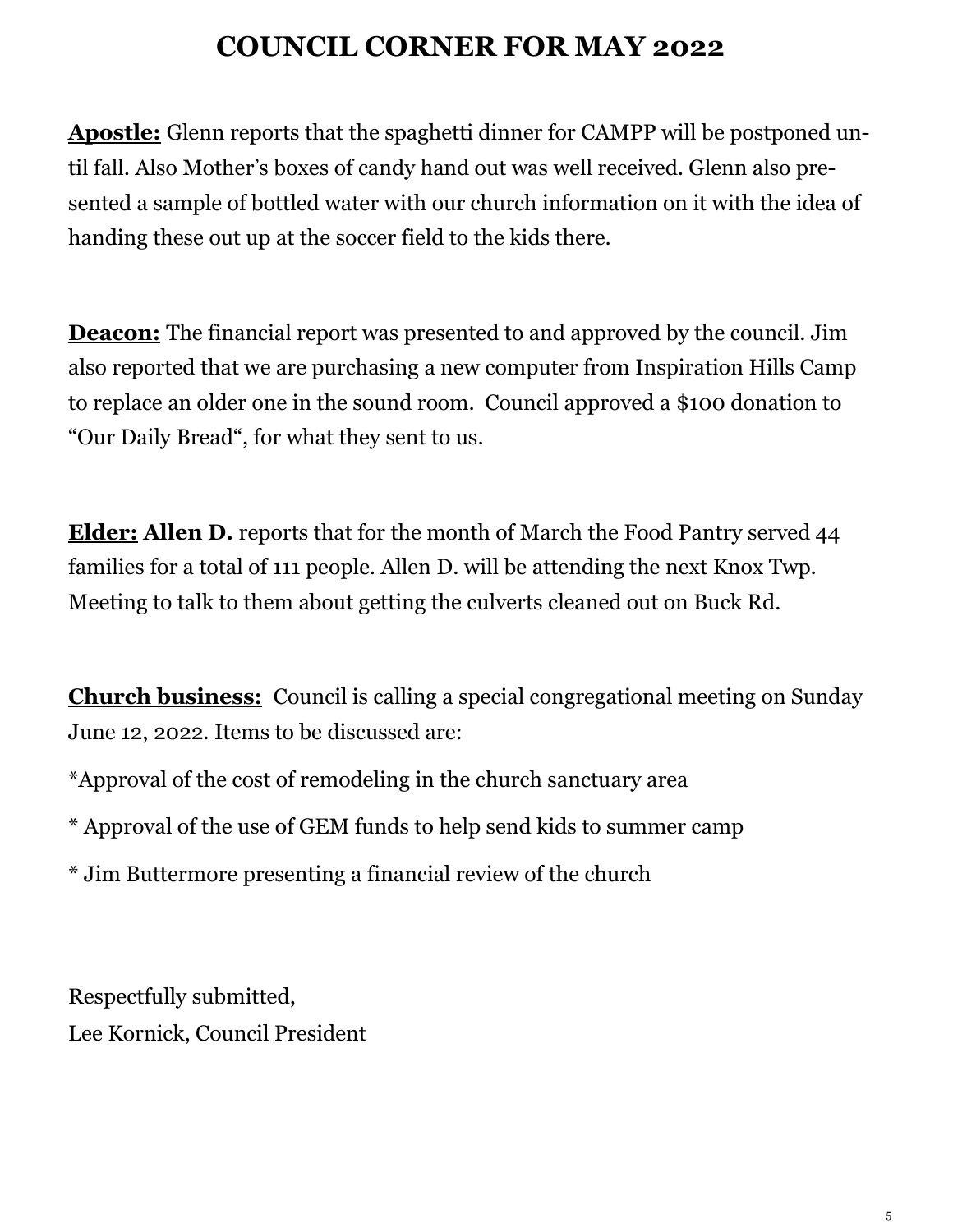## **Choir Notes**

Another great choir season has come to a "temporary" close as all involved take a well deserved summer hiatus to recharge. We certainly do have a dedicated group of folks that love to sing praises to God!! But it is time for a rest. Even God rested.... "And God blessed the seventh day and declared it holy, because it was the day when He rested from all His work of creation." *Genesis 2:3.* And we need a rest from our work as well so we can be refreshed and ready to go in the fall.

In the meantime.... we will not be left without music to grace our Sunday services! Bethel Summer Music will be starting on **May 29th**. Peggy and I have been working to schedule lots of special guests that will bring us a mixture of delightful, beautiful, inspiring and maybe even some toetapping music to enhance our summer worship. We will be welcoming

some return guests as well as some new talented friends.

All of our SUMMER SUNDAYs will be special and you won't want to miss any of them..... but do take special note that the **GOD'S QUAD** will be joining us this summer!!! They are a local gospel quartet that will be doing a special **GOD & COUNTRY** service for us on **July 3rd!!** Bring your family, friends and neighbors!! Will be a very special day for sure!!

Luanne Sanor/Music Director

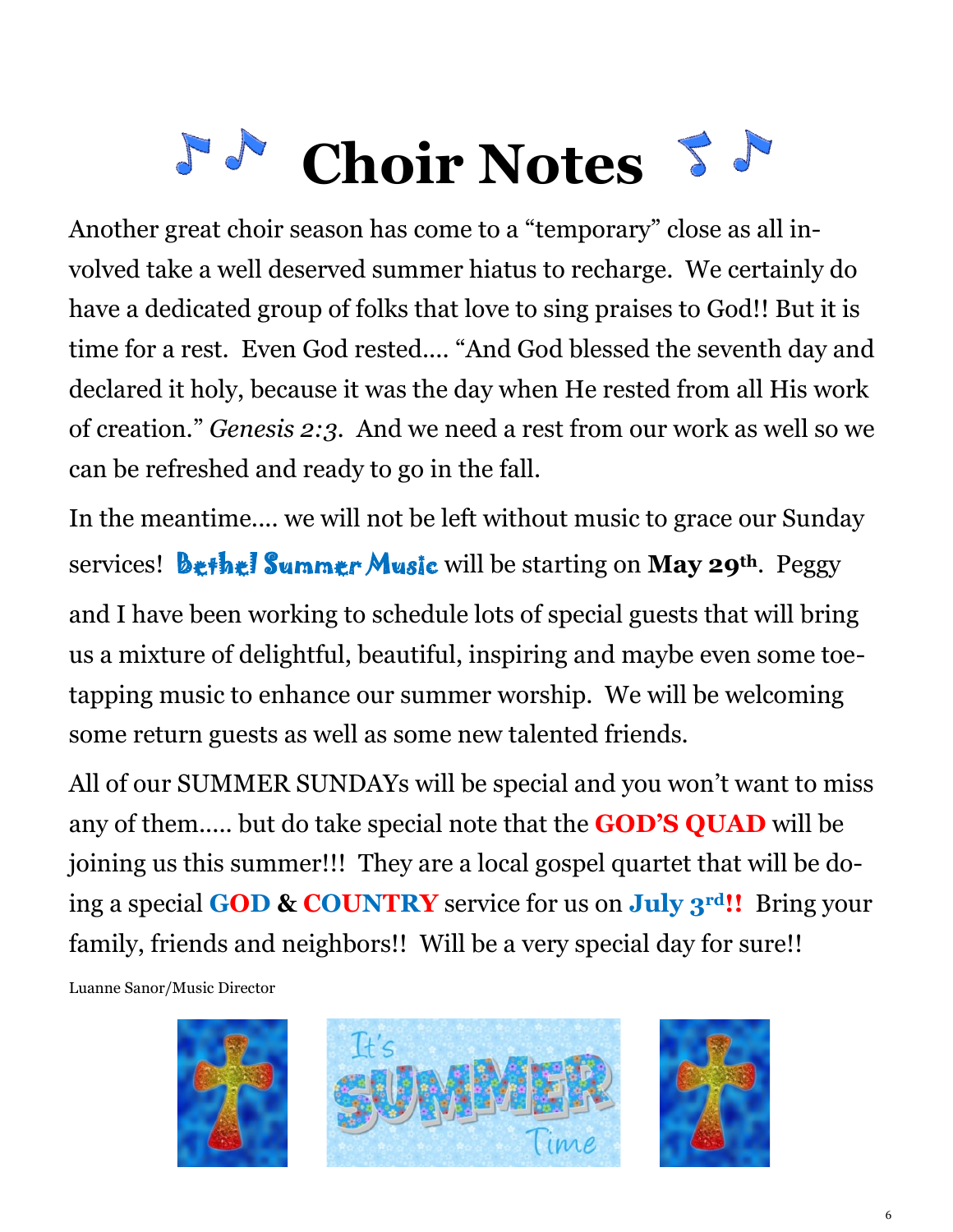

May 11<sup>th</sup> was our last CAMPP Night before summer where we learned about GROW-ING with GOD! Ten kids and Eight adults were in attendance for this hour of song, lesson, and fun. The children learned the words to our Garden Song in preparation for Service on Sunday May 15<sup>th</sup>. We had 4 CAMPP children at Service to sing and worship with the congregation.

 $June - Single$  Practice 6/13/22 @ 6:30-7:00 ; Children Sing @ Service 6/19/22 July – Sing Practice 7/7/22 @ 6:30-7:00 ; Children Sing @ Service 7/10/22 August – Sing Practice 8/9/22 @ 6:30-7:00 ; Children Sing @ Service 8/14/22

CAMPP Awards Received last month (April 2022) were Izzy & Adalyn Ludwig and Jocelyn Phillis received their Youth Bibles along with Tenley & Taci Stitle received their Prayer Crosses and this month (May 2022) Lily Capretta received her CAMPP Bag!!!

CAMPP Summer Outings:

June – Noah's Lock Ark (Tentative Date: 6/18/22)

July – Beech Creek Botanical Garden (Tentative Date: 7/16/22)

August – Sevakeen Swim (8/13/22)

Lauren Phillis / CAMPP Director

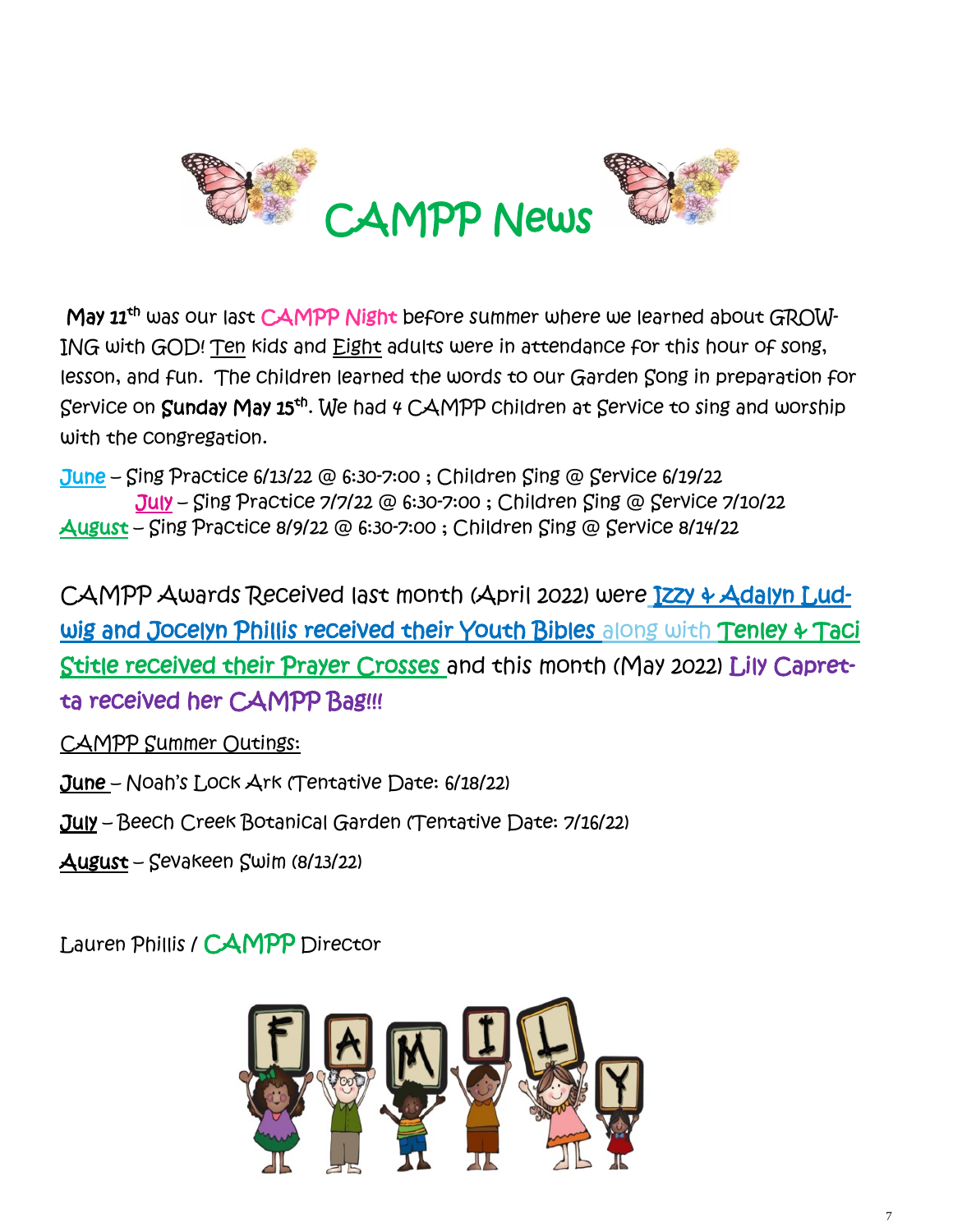|             | Monthly approved budget |             |                |                 |
|-------------|-------------------------|-------------|----------------|-----------------|
| \$17,271.95 |                         | 19,334.81   |                |                 |
| Income:     | (Offering)              | \$14,007.36 | annual income: | \$<br>54,291.12 |
|             | (G.E.M.)                | 5,000.00    |                | \$<br>23,624.00 |
| total:      |                         | \$19,007.36 | total:         | \$<br>77,915.12 |
| Expense:    | (overhead)              | \$16,448.08 | annual expense | \$<br>69,217.57 |
|             | (benev.)                |             |                | \$<br>10,073.00 |
| total:      |                         | \$16,448.08 | total:         | \$79,290.57     |

As you can see, our income was \$2,559.28 more than our expenses!! That means or expenses are down to \$1,375.45 more than our income our Year to date. Great job bringing it closer~~ Please prayerfully consider increasing your donations to meet our budget. With your help we support so many good causes - THANK YOU



New York became the first state to designate Decoration Day (aka Memorial Day) a legal holiday in 1873, and by 1890, every other former Union state had followed suit. n *1873*, *New York was* the *first state* to *designate* Memorial *Day* as a *legal holiday*. By the late 1800s, many more cities and communities observed Memorial *Day*, ..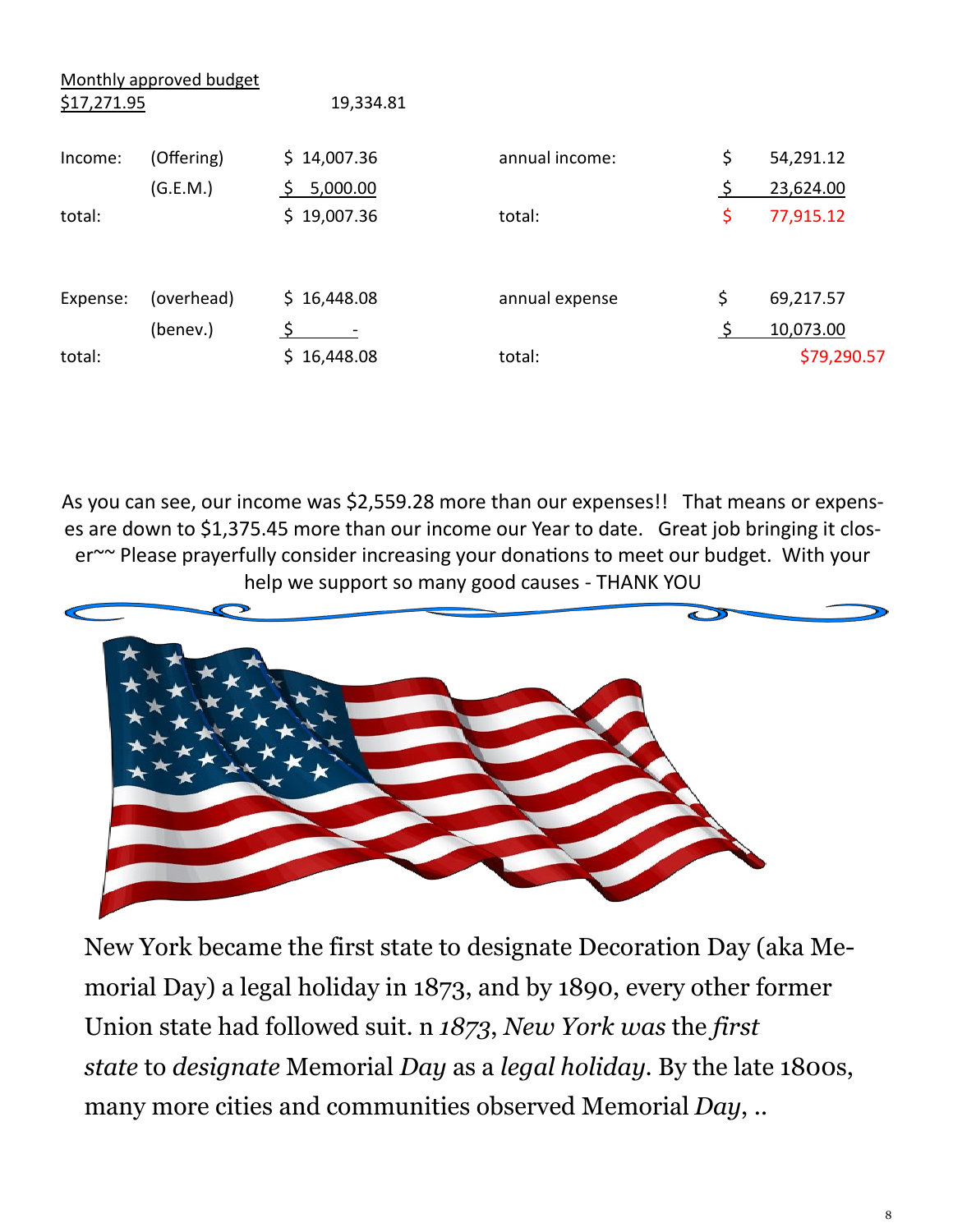"Age is merely the number of years the world has been enjoying you."

Unknown

Kylie Dillon 6/2

Deborah Scott 6/2

John Yaggi 6/3

Harlan Kestner 6/5

Phil Harlan 6/5

Austin Deckerd 6/8

Sandy Fieldhouse 6/11

Avon Mehaffey 6/12

Frank McBride 6/15

Joanne Meier 6/16

Jackie Mercer-Sanor 6/21

Linda Buttermore 6/24

Janette McKibben 6/26

Laura Scott 6/28



Ken & Linda Harris 6/3/1989

Donald & Betty Schmaker 6/8/1958

Dennis & Darlene Lane 6/14/75

Robert & June Wallace 6/19/1971

Thomas & Vicki Foos 6/24/2000